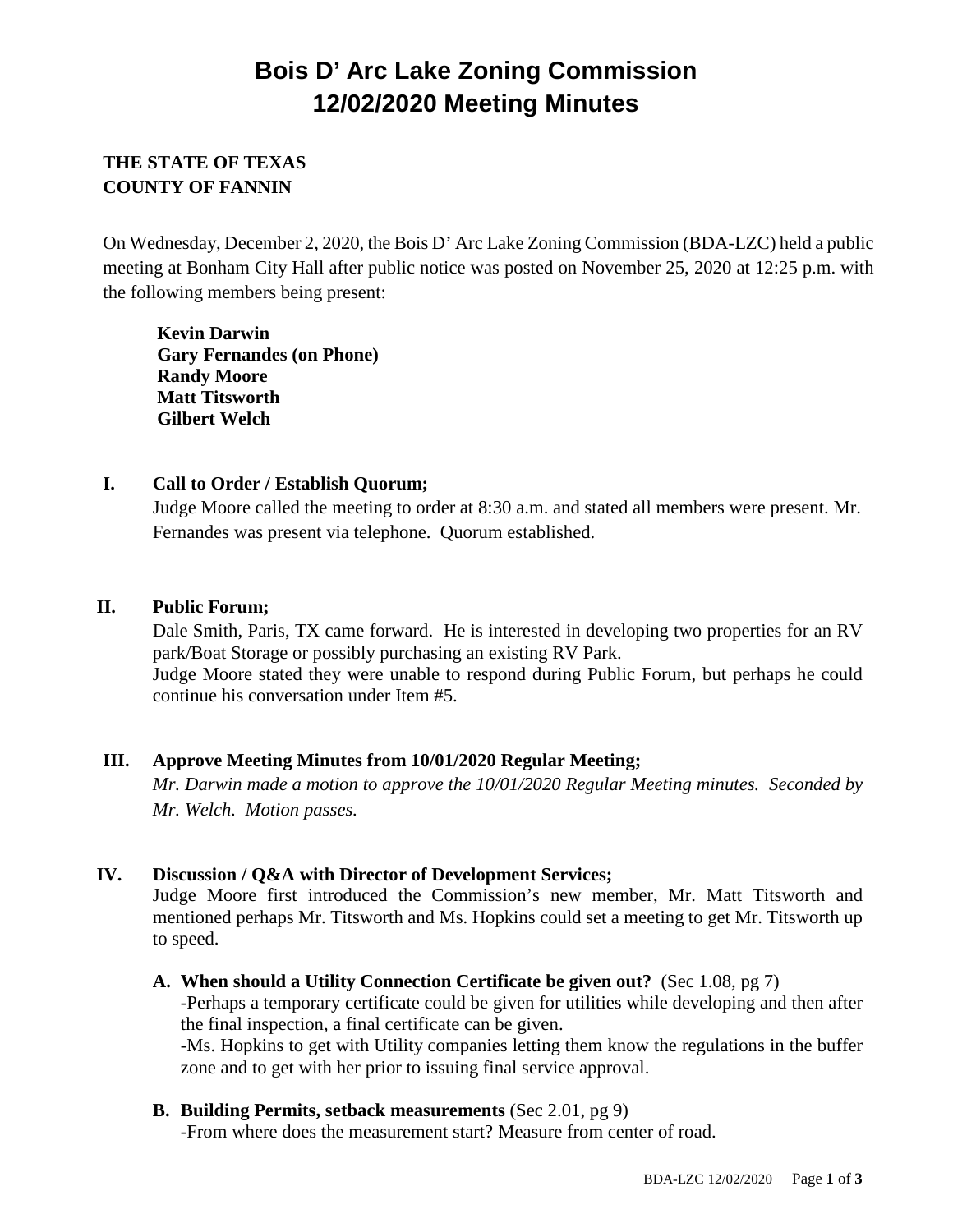## **C. RV Parks** (pg 19)

Do RV Parks have to be zoned Retail/Commercial? – Yes.

## **D. Lake Ralph Hall calls**

-Dev Services is receiving calls in reference to Lake Ralph Hall. -Judge Moore stated the BDA LZC does not have anything to do with the Zoning of LRH. It would be good to reach out to Daniel Harrison as he is also involved with Upper Trinity in regards to LRH.

-Mr. Welch thought it would be good to also reach out to the LRH board.

## **E. Hemby Subdivision and 100' from circle cul-de-sac** (Sec 4.04, pg 31)

The subdivision may not have the 100' requirement. -Mr. Welch stated if it does not meet the 100' requirement then it would be a violation of the Regulations and a variance would need to be requested and approved by Commissioners Court.

-Judge Moore agrees the guidelines need to be adhered to. They were put in place for a reason.

-Mr. Titsworth feels if it measures close enough to the 100' then it should be okay. -Mr. Welch repeated if the Regulations say 100', it should be at least 100' or a variance should be requested..

-Judge Moore let everyone know there is now a new overlay of Bois d'Arc Lake zoning areas on the Fannin CAD website.

## **V. Discussion, consideration and action on changes and/or modifications requested by landowners;**

Continuation from Item #2: Mr. Smith he is looking at a 23-acre tract of which part of it is in the 5,000' buffer zone. He may also be interested in purchasing an existing RV park upgrade and expand.

-Mr. Welch stated that if it is grandfathered in, then technically it should probably be zoned commercial.

-Judge Moore stated if not, he will have to go through the process of a change in zoning request for the area that is in the buffer zone.

-Mr. Welch- our interest is in protecting the existing residents and keeping it nice.

-Newt Cunningham let Mr. Smith know that page 14 in the Lake Zoning Regulations sets out the standards for developing.

No actions were taken during this item.

## **VI. Set next BDA-LZC Regular Meeting date;**

*Mr. Welch made a motion to set the next BDA-LZC meeting for January 7 at 8:30 a.m. Seconded by Mr. Titsworth. Motion passes.*